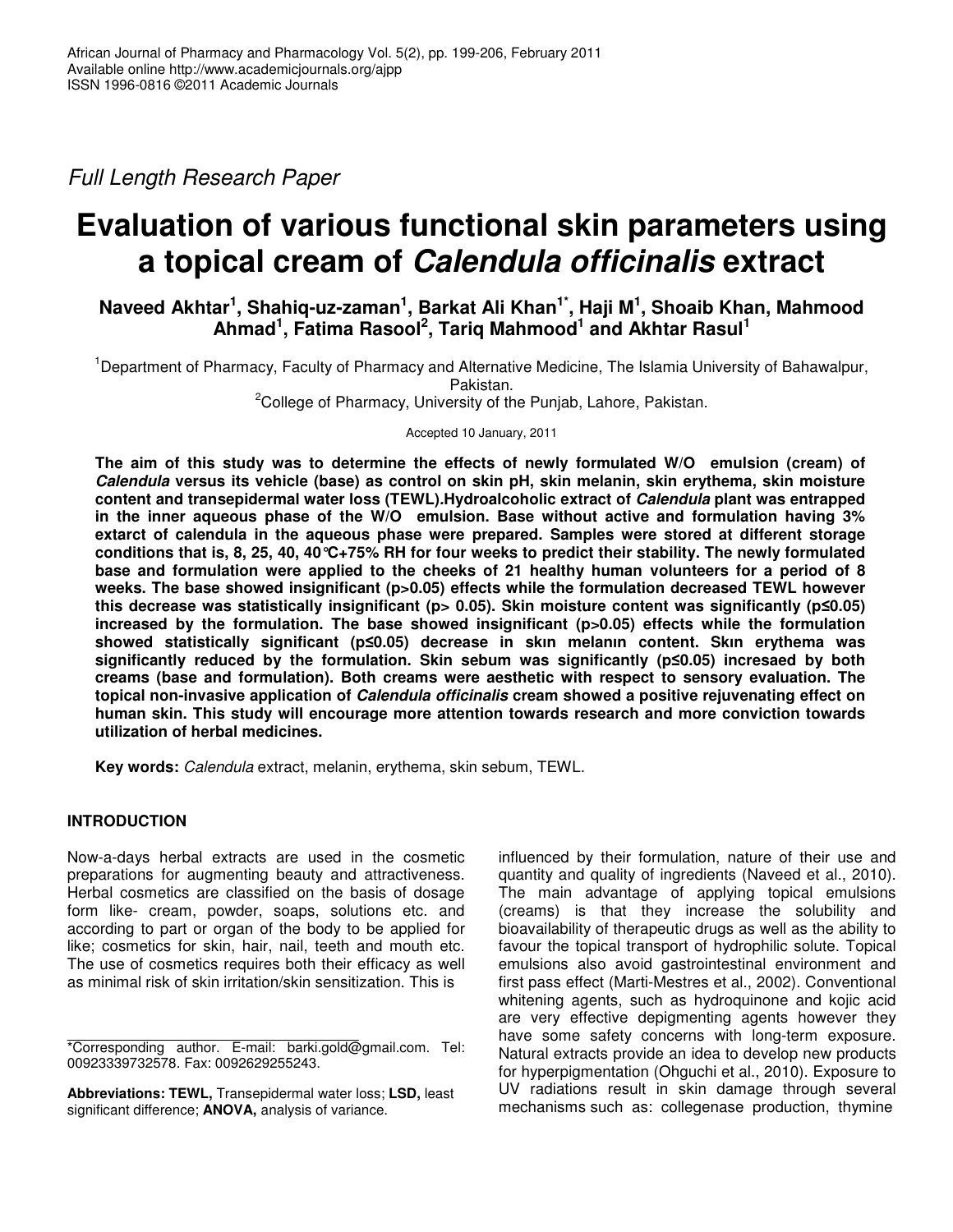dimer formation and enhancing inflammatory reaction. Antioxidants protect human skin from free radicals produced by UV radiations in the untimely stages of revelation (Bauman, 2003). Morphological change in the skin like wrinkles is directly related to loss of collagen which has strong relation with transepidermal water loss. More the epidermal water loss, less the water is retained by the collagen and results in collagen degeneration (Aburjai and Natsheh 2003). An extract of *Calendula* can be obtained by macerating the peeled plant in hydro alcoholic mixture and then filtering and concentrating it on rotary evaporator. Extract obtained is rich in terpenoids, carotenoids, flavonoids and volatile oils that have appreciable cosmetic benefits for the skin. As a cosmetic, *Calendula* is excellent for antiseptic, healing and antiirritant properties. *Calendula* extract is often used for skin problems, cuts and bruises etc. (Joanne et al., 2002).

#### **MATERIALS AND METHODS**

#### **Identification of plant**

The identification of *Calendula officinalis* (Family*: Asteracaea)* was performed by Prof. Dr. Arshad at Cholistan Institute of Desert Studies, The Islamia University of Bahawalpur, Pakistan. The specimen was deposited in the pharmacognosy section of Faculty of Pharmacy and Alternative Medicine. The voucher number is: pharm.23/Feb 2007.

### **MATERIALS**

Paraffin oil with dynamic viscosity of 110-230 mPas at 20°C and kinametic viscosity of 34.5 mm<sup>2</sup>/s at 40 °C, was obtained from Merck (Germany). Abil- EM 90 (Cetyl Dimethicone copolyol with HLB 5) was purchased from Franken Chemical (Germany), Lemon oil (Pakistan) while distilled water was an extract of *C. officinalis* (ethanolic) was prepared in laboratory of Pharmacy department, the Islamia University of Bahawalpur, Pakistan.

#### **Apparatus**

Centrifuge Machine (Hettich EBA 20, Germany), Cold Incubator (Sanyo MIR-153, Japan), conductivity-Meter (WTW COND-197i, Germany), Corneometer MPA 5, Mexameter MPA 5, sebumeter MPA 5, TEWA meter MPA 5 (Courage + Khazaka, Germany), digital humidity meter (TES Electronic Corp, Taiwan), electrical balance (Precisa BJ-210, Switzerland), homogenizer (Euro-Star, IKA D 230, Germany), hot incubator (Sanyo MIR-162, Japan), pH-Meter (WTW pH-197i, Germany), refrigerator (Dawlance, Pakistan), rotary evaporator (Eyela, Co. Ltd. Japan), HPLC 20A (Shimadzo Japan) and UV spectrophotometer-16 (Shimadzo Japan).

#### **Determination of flavonoids**

Method described by Zu Y et al. (2006) with slight modification was applied for the determination of flavonoids (quercetin, kaempferol and isorhamnetin) in *C. officinalis*. The sample was ultrasonified at high frequency. 75% ethanol was used as extraction solvent at a temperature of 30°C for 1 hour. Water -methanol – acetonitrile with

1% acetic acid was used as mobile phase. Diode array detection was carried out at 368 nm wavelength for the detection of flavonoids. Flavonoids were determined with successful recoveries of 88, 81 and 78% of quercetin, kaempferol and isorhamnetin respectively.

#### **Antioxidant activity of** *Calendula officinalis*

The free radical scavenging activity of *C. officinalis* was determined in accordance to Marsden S. Blois method using DPPH (1, 1 diphenil-2-picrylhydrazyl) which is a stable free radical (Marsden 1958). Equal volumes of diluted extract were mixed with an equal volume of DPPH 0.5 µl in absolute ethanol, and the obtained mixtures were kept at room temperature for 15 min. Then, the absorption of the mixtures at 517 nm was taken, in comparison with the control solution (maximum absorption). Quercetine was used as standard. The activity of free radicals was calculated in % inhibition according to the following relation:

% Inhibition *= (*A control- A test) *x*100 A control

The free radical scavenging Activity of *Calendula officinalis* was 85% in comparison to the standard after.

#### **Formulation development**

In this study, W/O emulsions were prepared by the addition of aqueous phase to the oily phase with continuous agitation (Naveed et al., 2010). Oily phase consisted of paraffin oil (16%) and surfactant ABIL- EM 90 (3.5%) was heated up to 75  $\pm$  5°C. At the same time, aqueous phase consisting of water (q.s) was heated to the same temperature and then the *C. officinalis* extract (3%) was added in it. After that, aqueous phase was added to the oil phase drop by drop. Stirring was continued at 2000 rpm by the mechanical mixer for about 15 min until complete aqueous phase was added. At 50°C, 2 to 3 drops of lemon oil were added when the temperature was to give good fragrance to the formulation. After the complete addition of the aqueous phase, the speed of the mixer was reduced to 1000 rpm for homogenization, for a period of 5 min, and then the speed of the mixer was further reduced to 500 rpm for 5 min for complete homogenization, until the emulsion cooled to room temperature.

Base was also prepared by the same above method and with same ingredients but without *C. officinalis* extracts.

### **Properties of formulation**

Stability tests were performed at 8±0.1°C (in refrigerator), 25±0.1, 40±0.1 and 40±0.1°C (in incubator) with 75% relative humidity (RH). Physical characteristic (colour, creaming and liquefaction), electrical conductivity and pH of formulations were noted at various intervals for 28 days.

#### **Product evaluation on skin**

21 volunteers (male) were selected for study whose ages were in between 25 - 35 years. Patch test was performed to determine any possible reactions of creams, on forearms of each volunteer on first day of sampling. After 48 h, each volunteer was provided two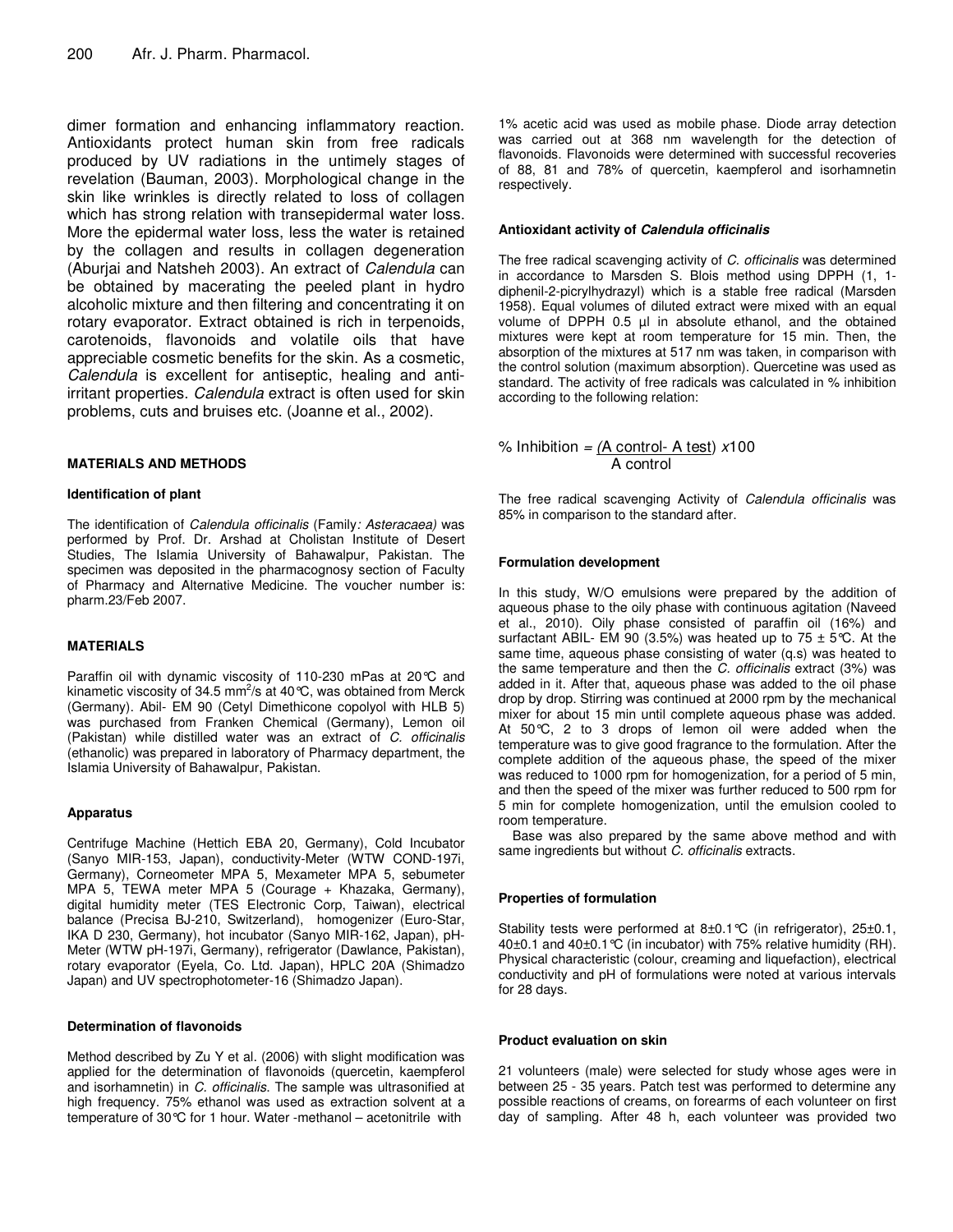**Table 1.** Score given by volunteers to base and formulation on the basis of itching/irritation\*.

| <b>Score</b>     |             |    |  |  |
|------------------|-------------|----|--|--|
| No. of volunteer | Base        |    |  |  |
|                  | Formulation | 14 |  |  |

\*No severe erythema occurred in any of volunteer, mild erythema occurred in one and four volunteers, moderate erythema occurred in four and three volunteers, whereas no erythema (absence) occurred in sixteen and fourteen volunteers for base and formulation, respectively.

creams. One cream was the base and other was the active formulations.

Each volunteer applied cream for the period of 8 weeks. Every volunteer was instructed to come for measurement on 1, 2, 3, 4,5,6,7 and 8 week.

#### **Study design**

A single blinded study was designed for the comparisons of two creams that is, the active formulation containing *Calendula extracts* and base. Two formulations were named A (active formulation) and B (base formulation) and given to the volunteers with instructions of application. Results were measured in controlled room at 20  $\pm$  1 °C and 40±2% relative humidity (Naveed et al., 2010).

#### **Ethical standards**

This study was approved by the board of advance study and research (BASR), The Islamia University of Bahawalpur and institutional ethical committee in compliance with NIH Principles of Laboratory Animal Care 1985. The reference no. is COSM - 3986/07.

#### **Burchard tests (patch tests)**

Patch tests were performed on the forearms of each volunteer. The patch (Bandage disc) for the right forearm was saturated with 1.0 g of base while the patch for left forearm was saturated with 1.0 g of formulation. Each was applied to the  $5 \times 4$  cm marked regions separately on each forearm. The regions were covered with the surgical dressing after application. The patches were removed after 48 h and the forearms were washed with physiological saline. After 48 h, scores were recorded for the presence of erythema (skin redness) using a scale with 4 points from 0 to 3, where 0 stands for absence of erythema, 1 for mild erythema, 2 for moderate erythema while 3 stands for severe erythema. Each volunteer was asked to note their irritation/itching towards the patches and then assign a score from the same scale. Average score with respect to volunteers is given in Table 1 (Barkat et al., 2010).

#### **Panel test**

Every individual was provided with a form prepared previously to test the sensory values of cream. This form consisted of seven parameters to be evaluated and every parameter was assigned 11 values from –5 to +5 indicating very bad to very good, respectively. This form was asked to be completed independently by each

individual on day 28. Average points were calculated from the points assigned by each volunteer for each question for both of the creams, base and formulation.

It was concluded that there was no variation between base and formulation regarding the sensory evaluation. Both of the creams behaved similarly from the sensory point of view.

### **Mathematical analysis**

The percentage changes for the individual values of different parameters, taken every week of volunteers were calculated by the following formula;

Percentage Change = 
$$
[(A - B) / B]^*
$$
100 ... (1)

Where;

A = Individual value of any parameter of 1st, 2nd, 3rd, or 4th week  $B =$  Zero hour value of that parameter

#### **Statistical analysis**

The measured values obtained for different parameters (skin moisture, sebum, melanin, erythema and pH) were analyzed using SPSS 12.0 on computer (paired samples t-test for variation between the two preparations; two-way ANOVA for variation between different time intervals). 5% level of significant was applied.

# **RESULTS AND DISCUSSION**

#### **Evaluation of creams**

Stability of creams (base and formulation) was evaluated on different storage conditions that is, 8, 25, 40 and 40°C + 75% RH for 28 days. Centrifugation and accelerated temperature conditions are very important parameters for stability of creams. No phase separation was observed during the stability study of creams. As elevated temperature cause change in viscosity, partition and solubility of molecules between two phase. But it has found that lipophilic surfactant is more stable at elevated temperature (Rowe et al., 2003). No liquefaction is observed through out the study period of 28 days.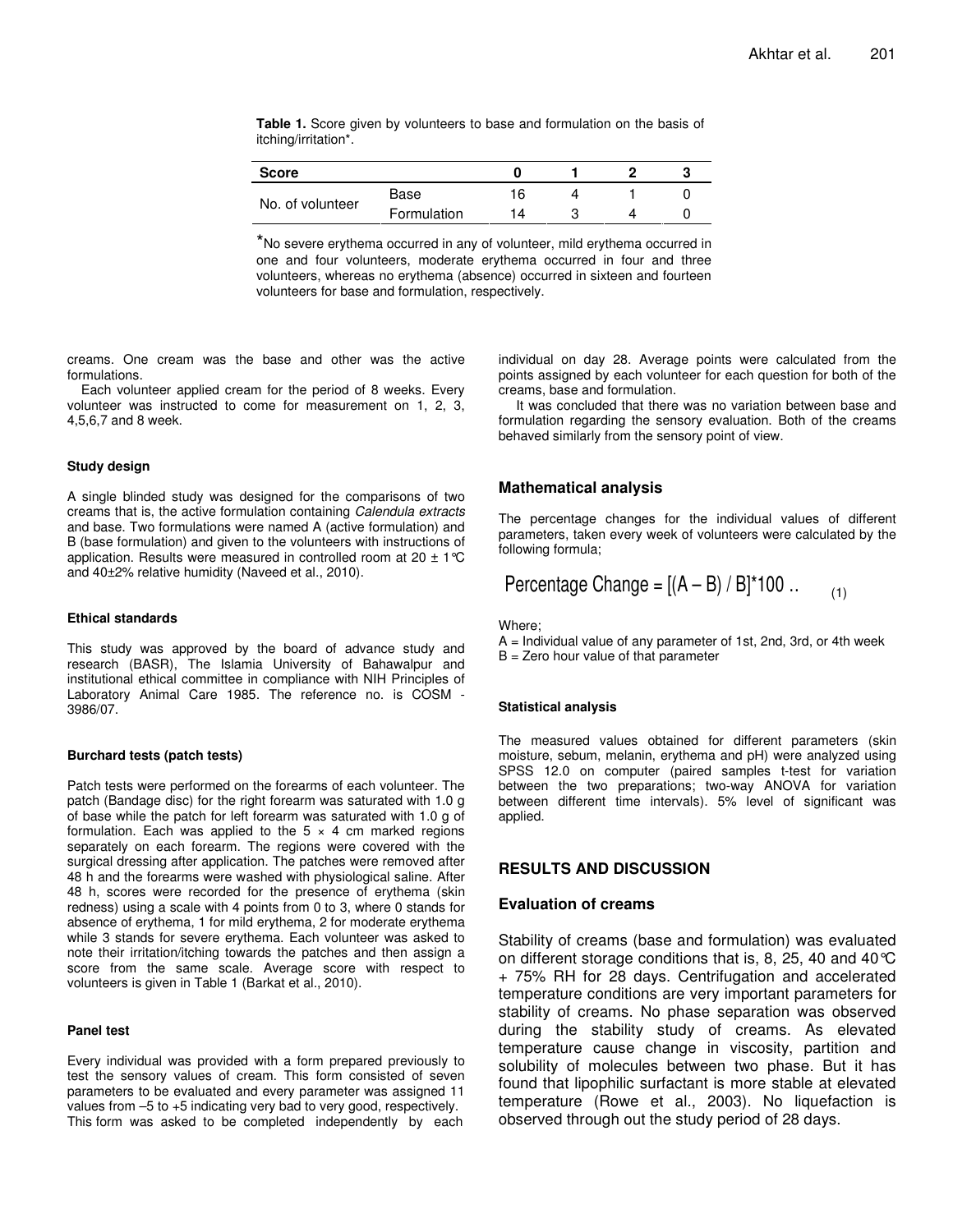| <b>Time</b> | 8°C  |      |      | $25^{\circ}$ C |      | $40^{\circ}$ C |      | 40 °C+75% RH |  |
|-------------|------|------|------|----------------|------|----------------|------|--------------|--|
|             | в    | F    | в    | F              | в    | F              | в    | F            |  |
| 0 Hour      | 5.44 | 5.96 | 5.44 | 5.96           | 5.44 | 5.96           | 5.44 | 5.96         |  |
| 12 Hours    | 5.60 | 6.07 | 5.69 | 6.33           | 5.12 | 6.48           | 5.05 | 5.83         |  |
| 24 Hours    | 5.88 | 6.25 | 5.85 | 6.35           | 5.67 | 6.44           | 5.88 | 6.12         |  |
| 36 Hours    | 5.78 | 6.18 | 5.91 | 6.39           | 5.64 | 6.34           | 5.86 | 6.05         |  |
| 48 Hours    | 5.97 | 6.13 | 5.94 | 6.31           | 5.38 | 6.28           | 5.76 | 6.12         |  |
| 72 Hours    | 5.78 | 5.95 | 5.74 | 6.27           | 5.34 | 6.29           | 5.63 | 6.19         |  |
| 7 Days      | 5.99 | 6.21 | 5.94 | 6.38           | 5.70 | 6.06           | 5.25 | 6.28         |  |
| 14 Days     | 6.15 | 5.80 | 5.64 | 5.96           | 5.10 | 5.47           | 4.88 | 5.45         |  |
| 21 Days     | 5.76 | 6.21 | 5.96 | 5.88           | 4.58 | 5.83           | 5.13 | 5.52         |  |
| 28 Days     | 5.47 | 6.33 | 6.08 | 5.95           | 4.46 | 5.76           | 4.53 | 5.85         |  |

**Table 2.** pH Values of base and formulation kept at 8, 25, 40 and 40  $\degree$ C + 75% RH.

 $B = Base, F = formulation, RH = relative humidity.$ 

### **pH test**

pH values of base and formulation of fresh creams and samples kept at different storage conditions up to 28 days was determined and is reported in Table 2.

In this study, the pH of freshly prepared base and formulation was 5.44 and 5.96 respectively, which is within the range of skin pH. The pH values of the samples of base kept at 8°C increased up to 14th day and then started decreasing with some variations.

At 25°C, the values continued to increase with some variations. At 40 and 40°C+ 75% RH it was found to be increasing gradually in the 1st week and then it started to decline continuously till 28th day with some variations. At the end of study pH of the samples of base at 8, 25, 40 and 40°C+ 75% RH was 5.47, 6.08, 4.46 and 4.53 respectively.

Whereas pH of the samples of formulation kept at 25, 40 and 40 $\degree$ C + 75% RH showed an initial increase and then gradual reduction in pH values with slight variations with time. At 8°C the pH gradually increased. The pH values of samples of formulation kept at 8, 25, 40 and 40°C+ 75% RH were 6.33, 5.95, 5.76 and 5.85 at the 28th day respectively.

By using two-way analysis of variance (ANOVA) technique, it was found that the change in pH of different samples of base and formulation were significant at different levels of time and temperature. When least significant difference (LSD) test was applied to check the individual average effects of the pH of the samples of base at different temperatures with the passage of time by taking average pH values of zero hour at different temperatures as standard, it gave insignificant changes at 25 °C and significant at 40 and 40 °C + RH. Again when LSD test was applied to check the individual average effect of the pH of the samples of formulation at different temperatures with the passage of time by taking average

pH values of zero hour at different temperatures as standard, it gave significant changes at temperature 40°C  $+$  RH 75%.

From LSD test it was concluded that there was insignificant change in pH of the samples of base at different storage conditions but significant changes were observed in pH of the samples of formulation at 24 and 36 h, 7day and 14day, while insignificant changes at other times.

The decrease in pH of the formulation at different storage conditions might be due to the production of any acidic metabolite or decomposition of any ingredient during the heating process, especially paraffin oil (Raymond et al., 2003).

### **Dermatological test**

### *Melanin*

The effect of the base and the formulation on the production of skin melanin was examined in this study. The amount of melanin was measured for 8 weeks at different time intervals in each individual after application of base and formulation. It was found that the formulation decreased the melanin contents throughout the study period. With the help of ANOVA test it was found that the base and formulation produced significant effects on skin melanin content in volunteers (Figure 1). LSD test showed that base produced significant effects at 7th and 8th week while formulation showed significant effects throughout the study. With the help of paired sample ttest it is evident that a significant difference was produced between the melanin effects of base and the .<br>formulation from 2nd week and it lasts up to the 8<sup>th</sup> week of study period. It has been established by a number of studies that flavonoids especially quercetin is a potent tyrosinase inhibitor so the formulation reduced the skin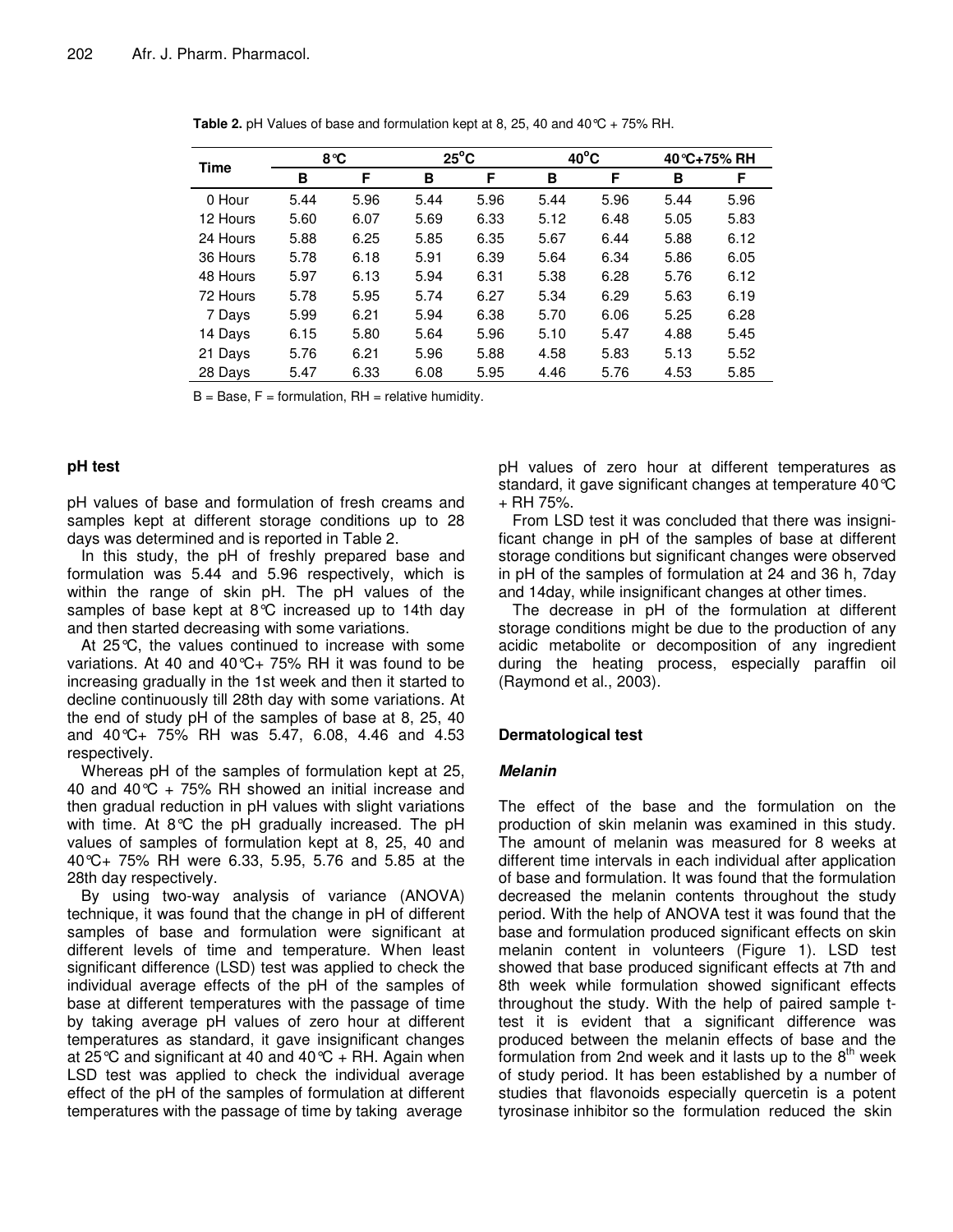

**Figure 1.** Percentage of change in skin melanin production after application of base and formulation for a period of 8 weeks.

melanin content. The main flavonoids in *C. officinalis* are isorhamnetein, quercetin, myricetin and kaempferol (Zu et al., 2006 and Yuzhen and Fuheng, 1997).

# *Erythema*

In this study, irritation was constantly monitored every week for the base and the formulation throughout the period of application. It was found that erythema contents were slightly increased at 1st week after the application of base and then gradually decreased up to 8th week of study period. Whereas after the application of formulation erythema contents were continuously decreased from first to eighth week (Figure 2).

With the help of ANOVA test it was found that the base and formulation produced significant effects on skin erythema at different time intervals. By applying LSD test it was seen that base produced significant effects at 4th, 5th, 6th, 7th and 8th week. On the other hand formulation showed significant effects throughout the study period. With the help of paired sample t-test it was evident that there was significant variation in irritation with respect to base and formulation at 1st, 3rd and 4th week, it was concluded that the formulation decreases the erythema contents of skin at the end of study period and overall effect of formulation on skin erythema is significant, so it can be used safely without any skin irritation.

The active ingredient in calendula is a good source of

Triterpenoids, flavonoids etc. and because of which it shows anti-inflammatory properties (Adela et al., 2003).

# **Skin moisture content**

In this study, it was found that there was an increase in moisture values from 1st to 5th week after the application of the base and then gradually decreased up to the 8th week, however after the application of formulation the increase in skin moisture content is more pronounced from 1st to 5th week and then showed little change onwards from 6th to 8th week (Figure 3). With the help of ANOVA test it was found that the base and formulation showed a significant effect on the skin moisture content. By LSD test for formulation, it was found that significant change in moisture content was observed at 2nd, 3rd and 5th week after application of base and at 2nd, 3rd, 4th, 5th, 6th, 7th and 8th week after application of formulation. With the help of paired sample t-test it was evident that a significant difference in the moisture values was produced at the 2nd week when base was compared with formulation.

The moisturizing treatment involves repairing the skin barrier, retaining/increasing water content, reducing TEWL, restoring the lipid barrier's ability to attract, hold and redistribute water, and maintaining skin integrity and appearance. Calendula has been reported to stimulate physiological regeneration and epithelisation, which can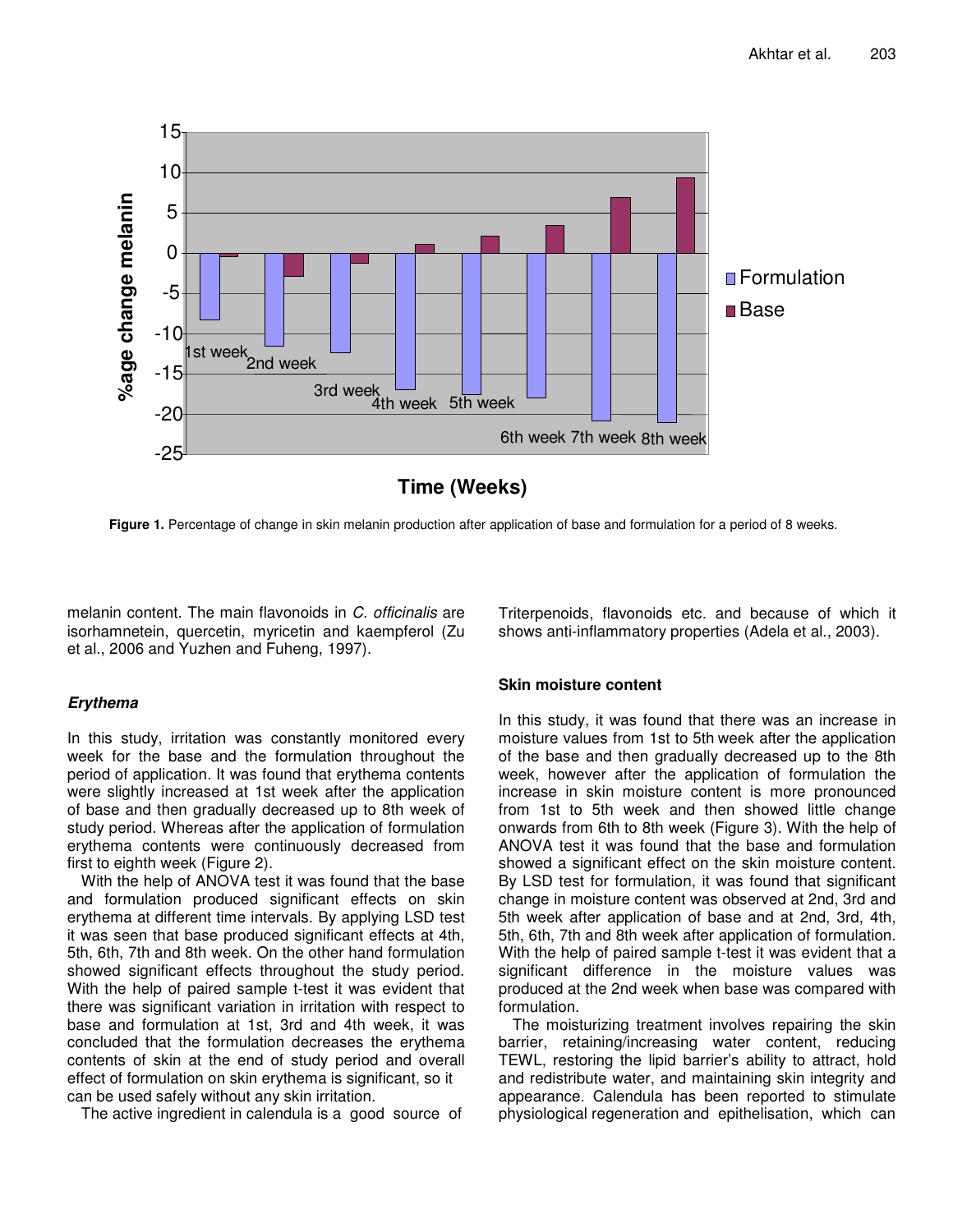

**Figure 2.** Percentage of change in skin erythema after application of base and formulation for a period of 8 weeks.



**Figure 3.** Percentage of change in skin hydration after application of base and formulation for a period of 8 weeks.

reduce TEWL (Joanne et al., 2003).

# **Skin sebum content**

Sebaceous glands, located in each hair follicle, produce an oily substance to lubricate and protect the skin called sebum. Sebum production is measured using a special

opalescent plastic film, which becomes transparent when it is in contact with sebum lipids. The device relies on a probe, which presses a piece of special film on the skin for a measured length of time. The sebum is adsorbed on this film like ink on the blotting paper and the film becomes transparent. The probe is then placed into the device which radiates a light beam onto the film. A metal mirror behind the film reflects the beam back again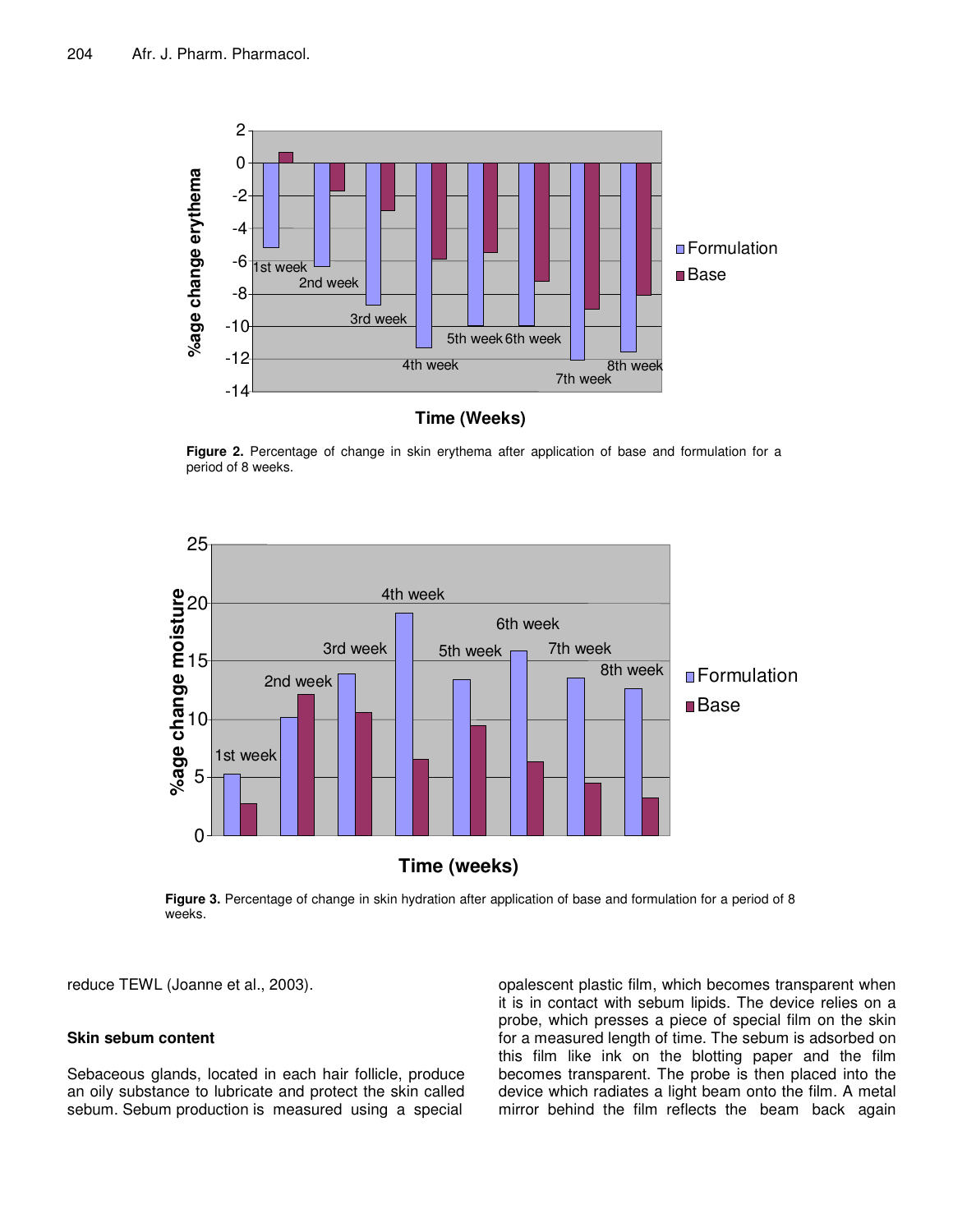

**Figure 4.** Percentage of change in skin sebum after application of base and formulation for a period of 8 weeks.

through the film and then into an instrument called a photomultiplier, which measures the amount of light in the beam. The more sebum on the skin, the more transparent is the film and greater is the amount of light reflected.

In this study, the effects of the base and formulation on the sebum contents of human cheeks were investigated. Sebum was measured every week in all the individuals. It was found that the base and formulation both increased sebum contents from 1st to 8th week of study period (Figure 4). With the help of ANOVA test it was evident that there was a significant effect of base and formulation on skin sebum throughout the study at volunteer level but insignificant at time level. By applying LSD test it was evident that significant changes in sebum contents were observed at 2nd, 5th and 8th week after application of base and 8th week with formulation. With paired sample t-test it was found that the base and formulation showed insignificant variations regarding the skin sebum content.

It was concluded that increase in sebum contents after the application of base and formulation may be attributed to the oily nature of W/O emulsion having a thick viscous oily liquid that is, the paraffin oil (Rowe et al., 2003).

# **Transepidermal water loss (TEWL)**

It was found that there was an increase in TEWL values after the application of base having the greatest value after 1st week then gradual reduction. After the formulation there was an increase in TEWL after 1st, 2nd and 3rd week but a decrease in the remaining period of study, as shown in (Figure 5). With the help of ANOVA test, it was found that changes in TEWL produced by both formulation and base were significant.

By applying LSD test, it was found that in both the cases, that is, the base and formulation; the changes in TEWL values became significant after 5th and 6th week of application. With the help of paired sample *t*-test it was found that there was significant variation in TEWL with respect to the base and formulation in 2nd week of study, while insignificant for other periods.

It was concluded that both the base and the formulation prevent the transepidermal water loss, is due to a number of factors, such as both creams containing glycerin, a humectants, which creates a "reservoir" of moisture retaining ability in the skin. It moisturizes the full thickness of stratum corneum (Diepgen 2005). Paraffin oil which has been used in both, the base and the formulation, forms an occlusive covering on the skin thus preventing TEWL. So due to moisture retaining properties; the formulation and the base enhanced the stratum corneum ability to attract, hold and redistribute water thus reducing the TEWL.

## **Conclusion**

From our preliminary study we concluded that; A stable topical cream (W/O emulsion) containing *Calendula* extract can produce a decrease in melanin content of the skin showing that the formulation has skin whitening effects. The formulation was observed to decrease skin erythema significantly which shows that the formulation has anti-inflammatory affects. The cream has skin moisturizing effects as it produced an increase in skin moisture content. The formulation was observed to decrease TEWL significantly which shows that the